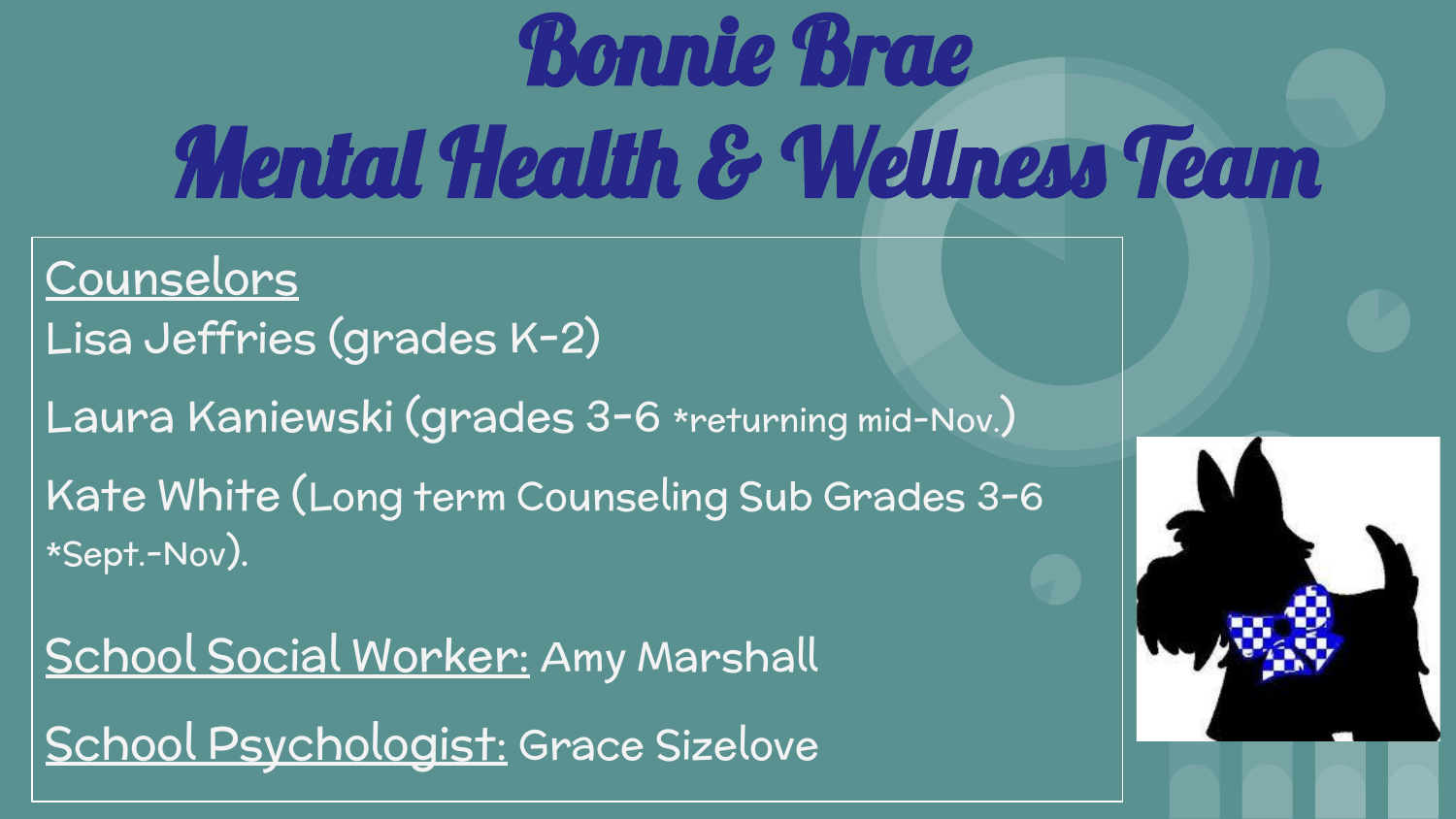#### School Counselors at BBES





#### Lisa Jeffries (grades K-2)

I grew up in Falls Church and attended elementary, middle & high school in FCPS.

I enjoy spending time with loved ones, sports, reading & traveling.

This is my 25th year as an educator in FCPS. Bonnie Brae is an amazing place to work, learn and grow!

#### Laura Kaniewski (grades 3-6)

Hello, Scotties! I've lived in Northern VIrginia for 12 years and have worked as a school counselor for FCPS for the last 10. I have a Master's Degree in counseling from George Washington University and this is my 4th year at Bonnie Brae.

I genuinely enjoy supporting the social/ emotional development of students in grades 3-6 by fostering warm and trusting relationships.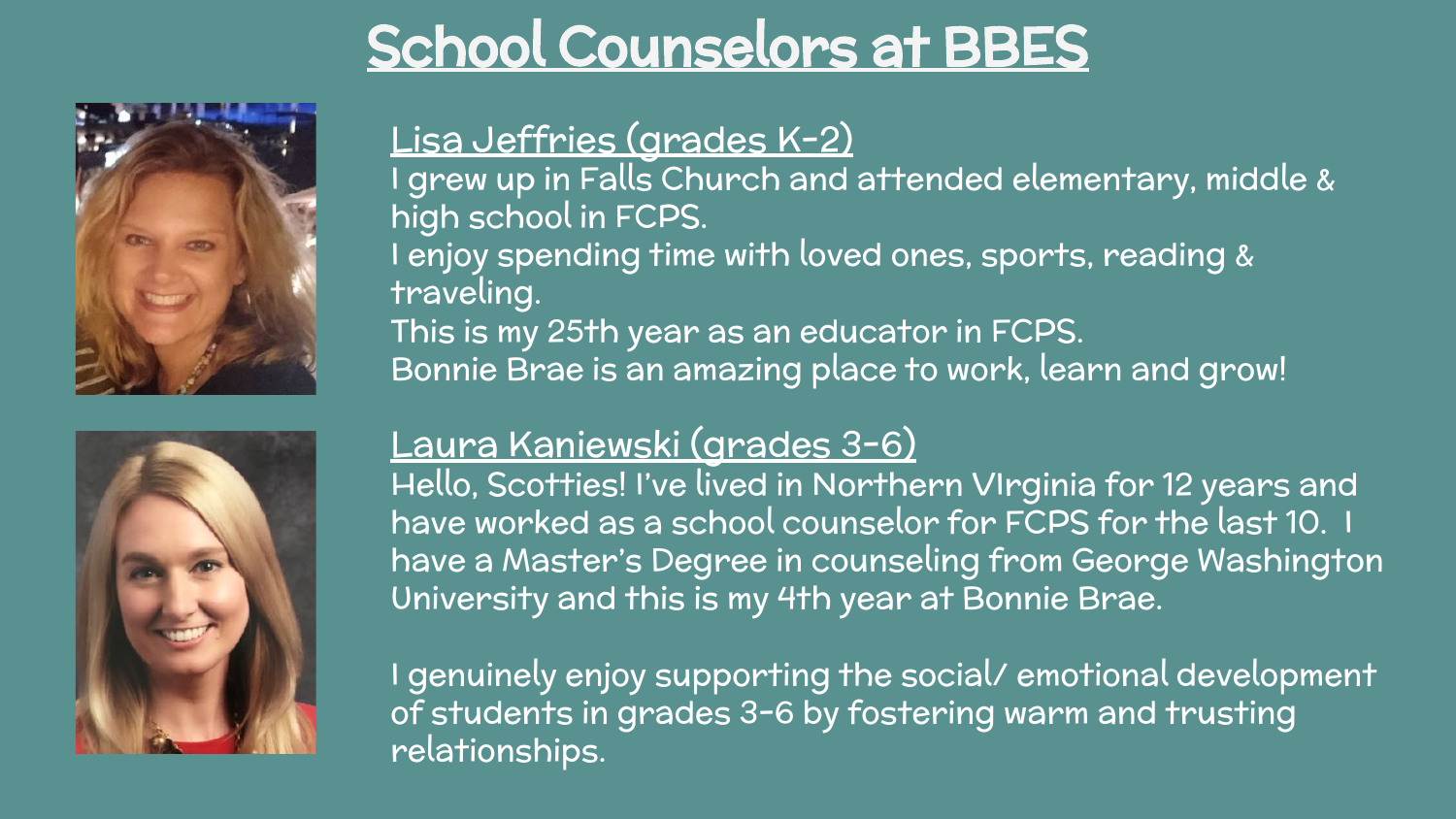#### School Counseling at BBES

- **Monthly Classroom School Counseling Lessons:** Lessons tie into CASEL Core Competencies, FCPS' Portrait of a Graduate traits, and support Bonnie Brae's focus on equity and social awareness.
- **Small Counseling Groups:** Small counseling groups are aimed at improving skills in the areas of personal/social, academic and career development.
- Individual Counseling: Brief, solution-focused counseling support in a one-on-one setting.
- **Crisis and Behavior intervention:** Includes gentle deescalation of student behavior and conducting suicide risk assessments and threat assessments
- Consult: We work with teachers, parents, students, staff, & admin to support our students and their families and help them be successful in and out of the classroom.

[Click here to learn more about School Counseling Services in FCPS](https://www.fcps.edu/academics/school-counseling-services)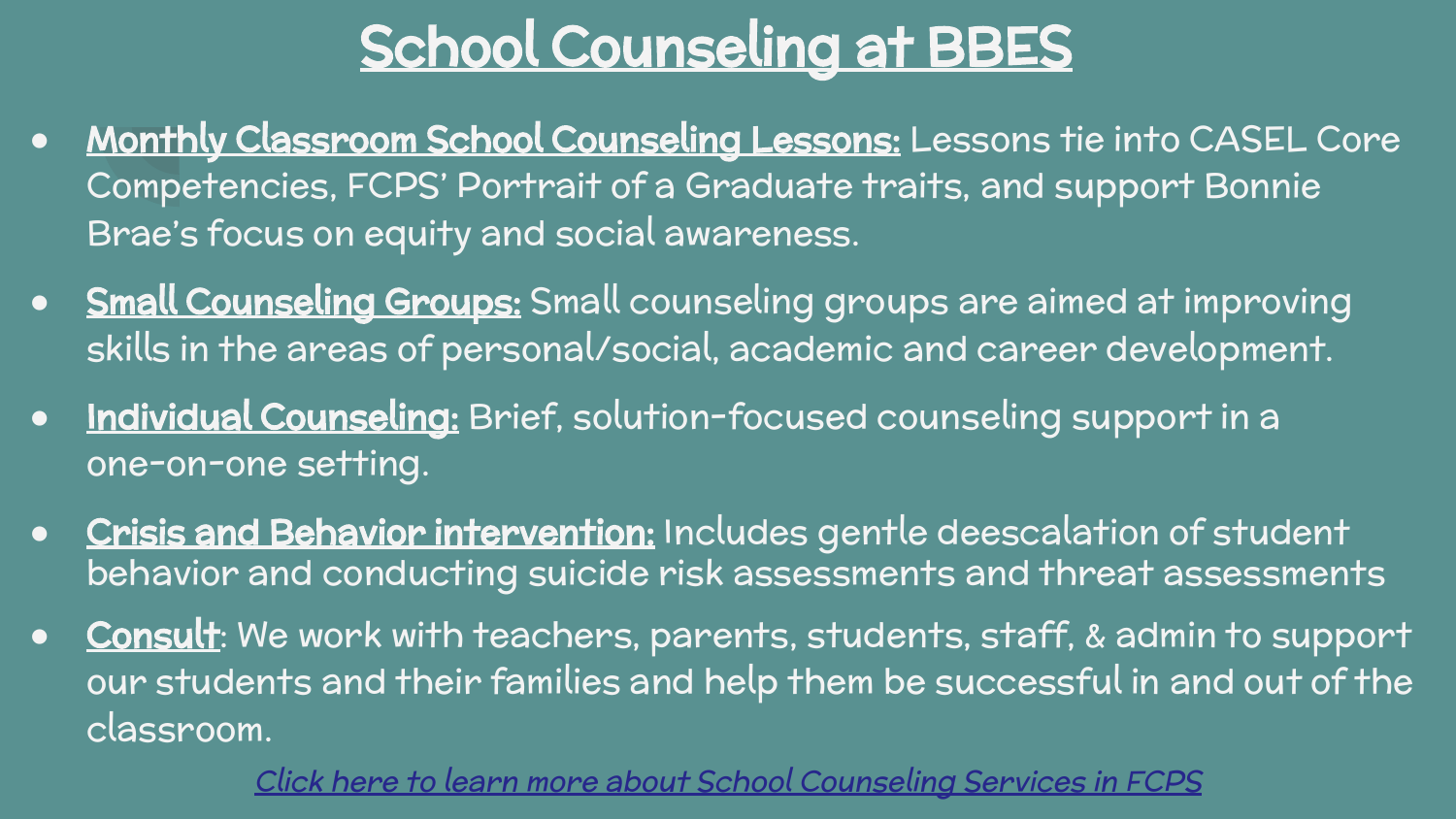### School Social Worker: Amy Marshall



Hi Scotties! This is my 4th year at Bonnie Brae and I love being a part of this school community.

I'm originally from Indiana and moved to Virginia in 2018. I got my Master's of Social Work from Indiana University. I love living in Northern Virginia and being close to my family here.

I love getting to know our Bonnie Brae students and their families. As the school social worker, I help families find community resources, make mental health referrals, and work with parents and teachers to address the social-emotional needs of students.

*Days at BBES: Mon afternoons/Tues/Fri.*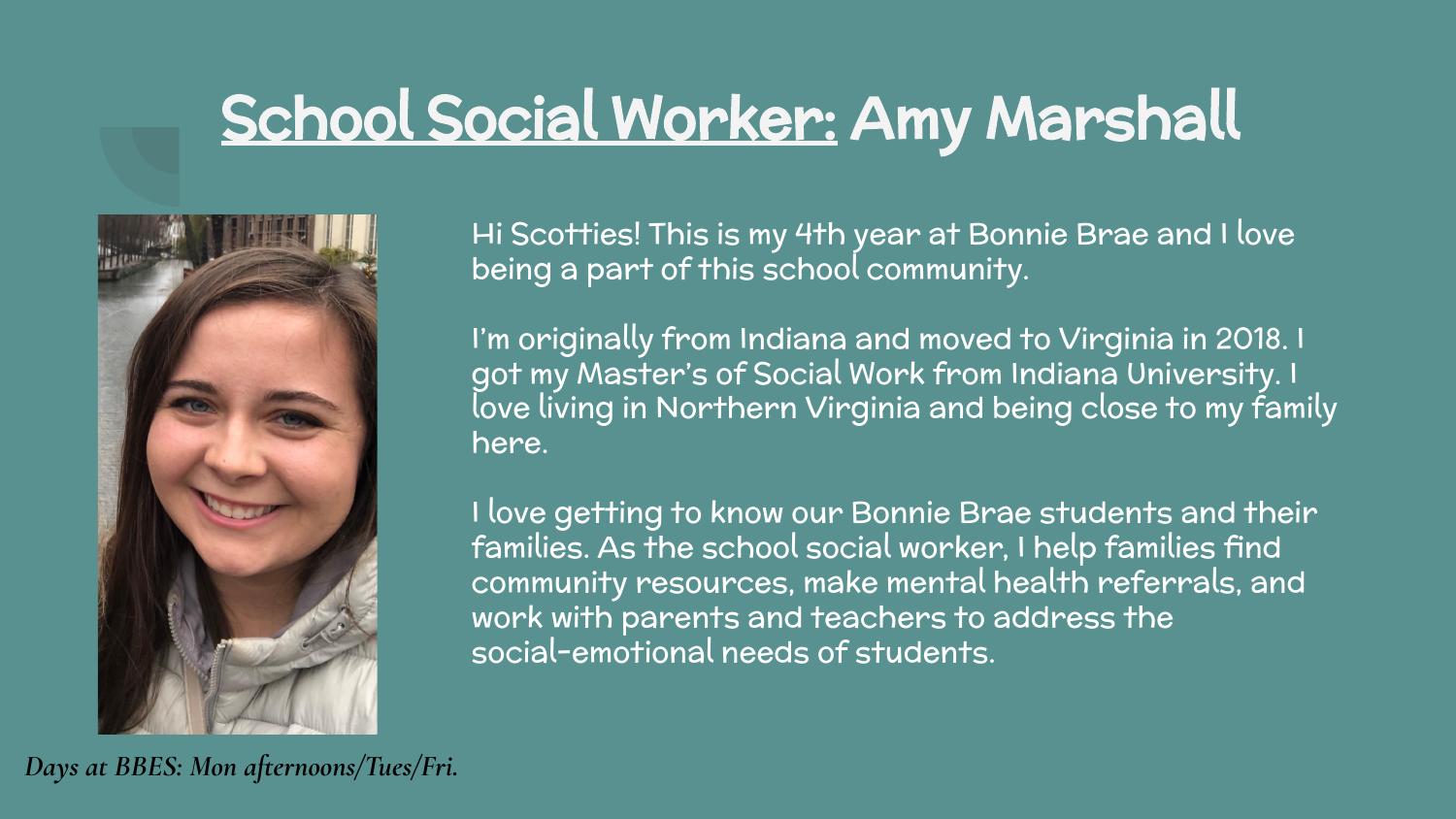#### School Social Workers in FCPS

FCPS school social workers are committed to assessing and addressing those social, emotional, and behavioral factors that may stand in the way of students realizing their promise.

#### How We Help Students, Families, and Schools:

- Serve as liaison between home, school, and community
- Link students and families to community resources to address issues such as poverty, chronic absenteeism, trauma, and child abuse
- Provide individual and group counseling to students
- Participate in student-centered meetings to address academic, mental health, and behavioral needs
- Provide crisis interventions to include conducting suicide risk assessments and threat assessments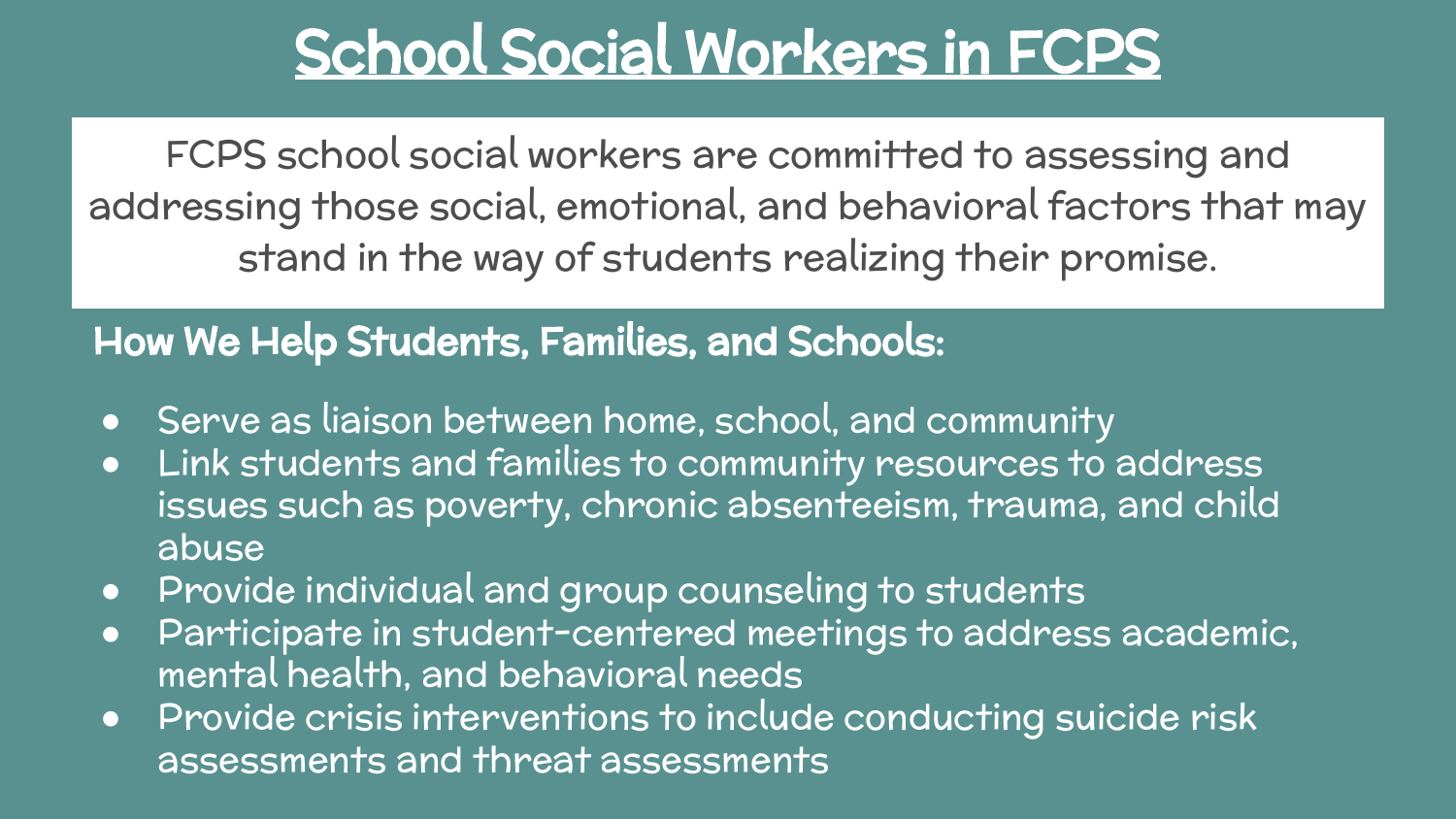### School Psychologist: Grace Sizelove



Hi Scotties! This is my 1st year with Bonnie Brae & FCPS and my 7th year as a practicing school psychologist!

I'm originally from San Francisco, CA and moved here just a few weeks ago! I'm enjoying exploring all that the DMV has to offer and am excited to be a part of the BBES community!

As your School Psychologist, I'm here to support with and care for our students' academic success and social and emotional well-being. My role includes working directly with students as well as consulting with and supporting our school, staff, and families.

*Days at BBES: Mon/Tues/Wednesday.*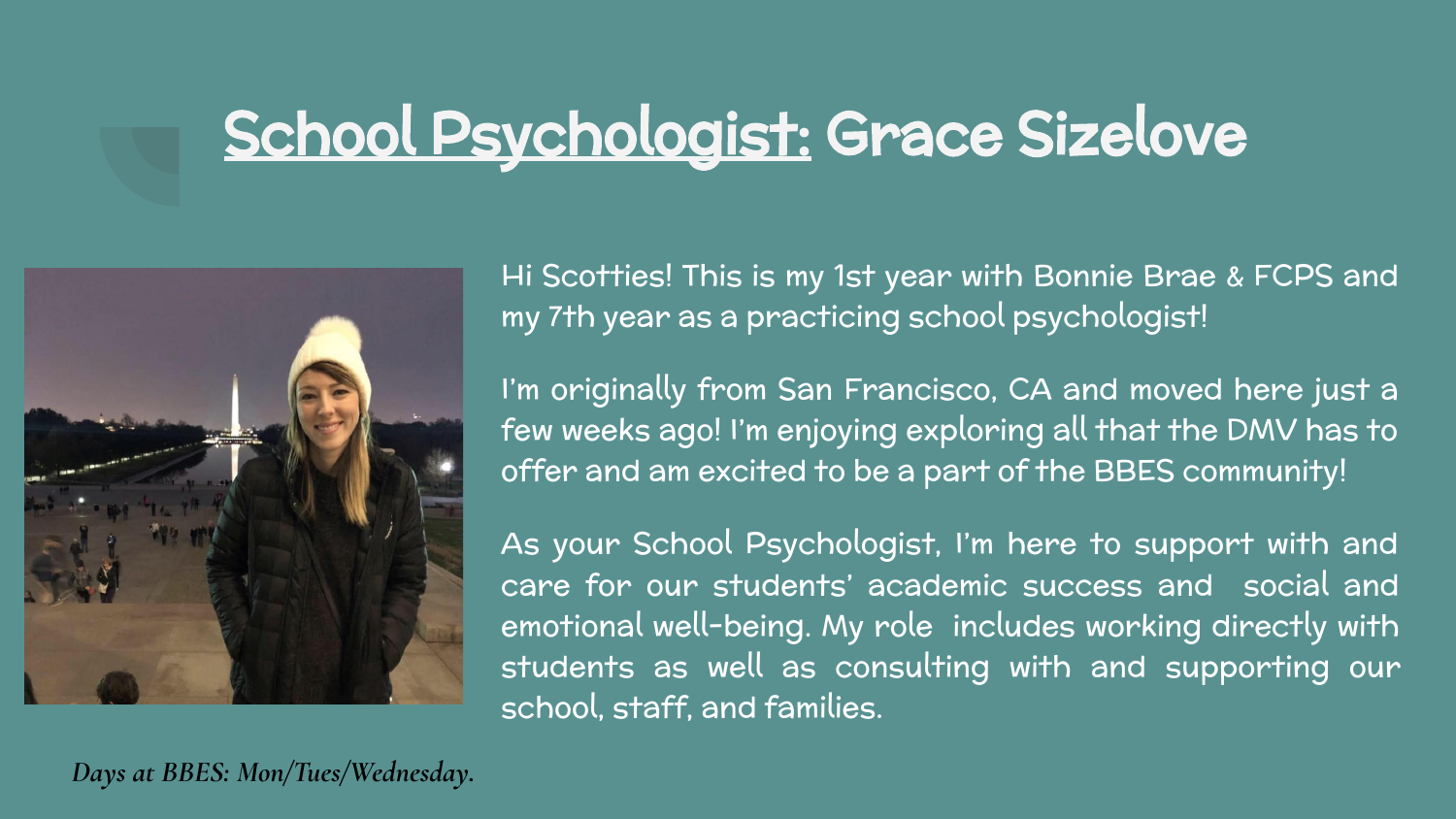### School Psychologists in FCPS

**We collaborate with family, staff, and providers to help foster and support positive social, emotional, & academic achievement for students.**



- **Counseling:** implement evidenced-based techniques to foster social skills, address mental health concerns, and enhance self regulation skills.
- **Assessment:** explore students' strengths and areas of need to aid school teams in identifying educational needs and generating interventions.
- **Consultation**: collaborate with staff, families, and providers to develop a well-rounded understanding of and approach to the student's needs
- **Crisis Support:** are members of Crisis Teams, which intervene as necessary when schools are impacted by a traumatic event, and help support students in crisis.